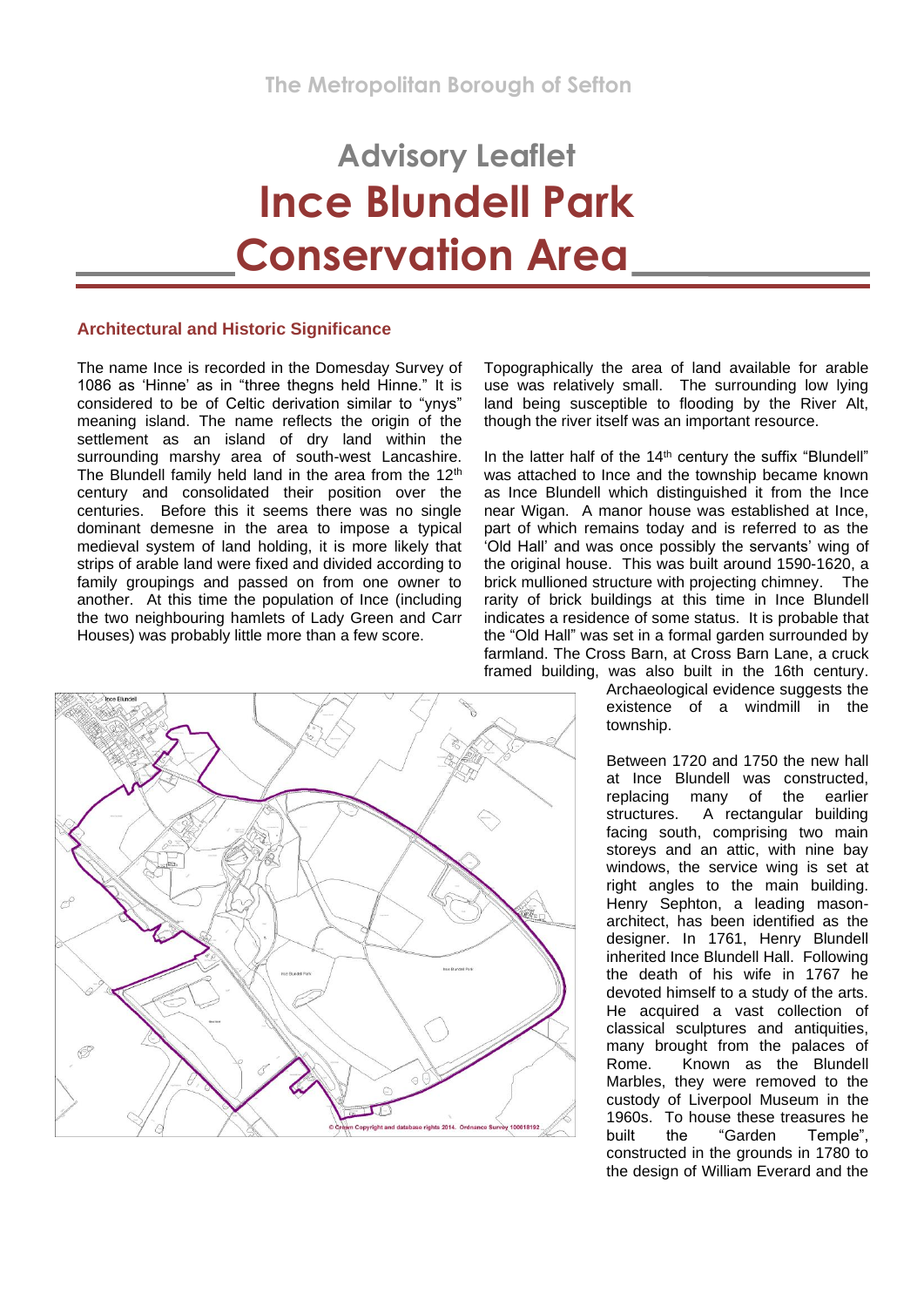Pantheon, modelled on the Pantheon in Rome, completed in 1810. Between 1760 and 1780, the grounds of the Hall were radically redesigned. Excavations for a lake, formation of pathways and extensive tree planting took place, removing virtually all traces of the previous late medieval garden layout. The grounds were emparked, by surrounding them with a belt of woodland and a wall, built over six years with clay dug from inside the park.

Up to the late 18th century the economy of Ince had remained fairly consistent, but as Liverpool began to flourish and expand, the possibility of increased profits from agricultural production became evident. The tendency of the River Alt to flood and also to impeded land drainage lead to The Alt Drainage Act in 1779. This aimed to bring more land into agricultural use. Gradual management of the river led to a rise in value of the surrounding land and the extension of arable farming. Human intervention, through land drainage, emparkment and increased agricultural production, had altered the physical face of the Ince Blundell landscape forever.

In 1847 part of the Hall was rebuilt by Thomas Weld Blundell. He also had an impressive church built by the architect J. J. Scoles to form part of the main Hall. It is now the Catholic Parish Church of Ince Blundell. Many other buildings and structures, from lodges to archways, situated within the estate are also of significant historic and architectural interest. Ince Blundell Hall remained in the possession of the Weld Blundell family until the 1960s, when it was sold to the present owners of the Augustinian Sisters who have run the Hall as a convalescent home ever since.

Outside the grounds of the Hall there are several noteworthy grade II buildings, including the Cross Barn as, mentioned previously; Sunnyfield Farmhouse, Moor Lane, a mid 18th century red brick property and the Priest's House, Moor Lane, a circular brown brick building with flattened sides. The village of Ince, which is not included within the conservation area, lies north of the Hall. It has grown and developed over the centuries as the village to the manor. Little of the early Ince remains, having been replaced by modern development in the 1930s and 1960s, but some of the properties in the village are of 18th century origin, such as Gable Cottage on Victoria Road.

# **The Conservation Area**

The Ince Blundell Park Conservation Area was designated by Sefton Council in April 1981. The hamlet of Carr Houses to the east is a separately designated conservation area.

Ince Blundell Hall and its park are of national importance, being outstanding both in architectural and in landscape terms as well as being a notable example of the social and economic development of the large country house in its own parkland setting. The woodlands and ponds within the Hall grounds are also a valuable natural resource as a varied habitat for birds and mammals.

There are a number of listed buildings in the conservation area, including a very significant grouping of five grade II\* listed buildings within the Hall grounds. Ince Blundell Hall and park is included, graded II\*, on the Register of Parks and Gardens of Special Historic Interest. The area is within the Green Belt and is part of a landscape of considerable historic interest.

The character of the area has regrettably suffered from some unsympathetic agricultural works, and post-war infill development of houses and bungalows interspersed with the more historic properties have tended to detract from the homogenous nature of the settlement.

The unique combination of historical, archaeological, scientific and aesthetic interest that exists in an area that is close to, but relatively unaffected by, modern urban development is of great importance. These essential elements that give Ince Blundell its special character should be protected and enhanced.

Within the Conservation Area, it is not the intention to prevent change but rather to ensure that any new development, alterations or extensions are in keeping with its character and that any harm is balanced against wider public benefits.

# **Additional Planning Powers**

Conservation Area status means that the Council possesses a number of statutory powers to safeguard against some changes. These are special planning controls which relate to specific works which would normally be considered 'permitted development', i.e. works which would not require planning consent. Within the Conservation Area the following additional planning powers apply:-

# **If a building is a Listed Building additional special controls will also apply.**

- Any proposal involving the demolition of any building, wall or other structure within the Conservation Area (with minor exceptions) will require planning permission.
- It is an offence to carry out tree works without permission. Anyone wishing to cut down, top, lop or uproot a tree with a stem diameter of 75mm or greater measured at 1.5m above ground level must give the Local Planning Authority six weeks written notice before any work is started (a "Section 211 notice" under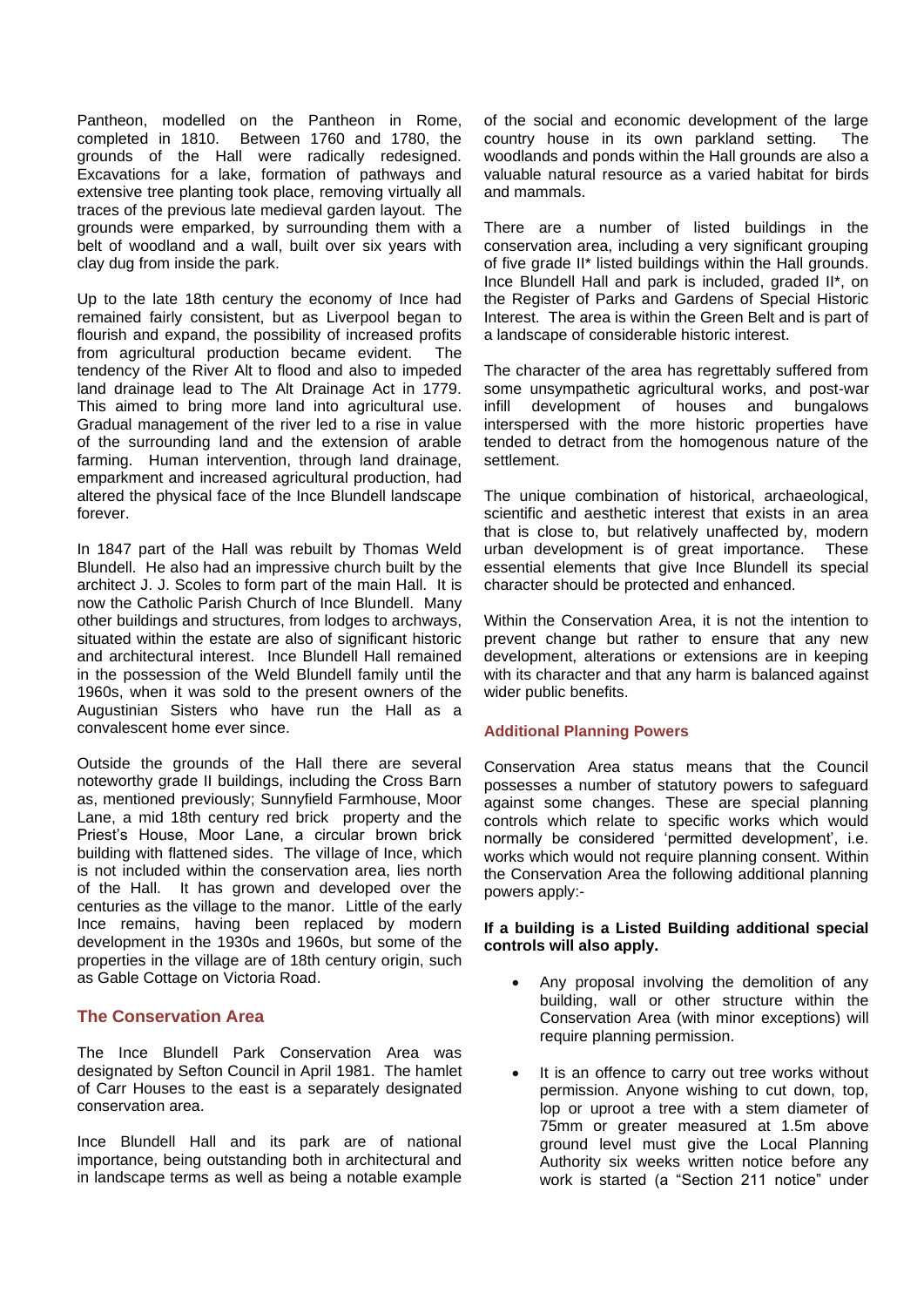the Town and Country Planning Act 1990) subject to specific exemptions. Within this time the Authority may grant consent for the proposed work, or they may consider making a Tree Preservation Order.

- There are greater restrictions over 'permitted development' rights for the enlargement of dwellinghouses, and on the provision, alteration or improvement of outbuildings within their curtilage.
- Dormer windows will require planning permission, and in some cases, other changes to roofs and chimneys may require planning permission.
- Cladding of external walls in stone, artificial stone, pebble dash, render, timber, plastic or tiles is not permitted. The cladding of any part of external walls would require planning permission.
- Planning permission is needed for satellite dishes where they are to be located on a chimney, wall or roof slope which faces onto a highway.
- Micro-generation (e.g. wind turbines/solar panels) installations will require planning permission in some cases.
- The Council has powers under the Act to require owners to carry out essential repair works to empty or partly occupied buildings in order to protect the fabric of buildings important to the conservation area.

For up to date advice on what needs planning permission go to [www.planningportal.gov.uk](http://www.planningportal.gov.uk/) In determining applications for the development of land and alterations or extensions to buildings within the Ince Blundell Park Conservation Area the Council will pay special regard to:-

- The overriding restriction on new development within the Green Belt whereby new development will only be permitted in very special circumstances and for uses appropriate to a rural area. See Council's website for further details.
- The retention, replacement and restoration of historical details and features of the buildings and their gardens including boundary walls and hedges.
- The design, materials and detail of extensions and alterations to existing buildings which will be expected to be in sympathy with the architectural and historic character of the building as a whole and to the setting of that building.
- The design of any new building (including form, massing, scale and materials) and its integration with its immediate surroundings and the special architectural and visual qualities of the Conservation Area.
- The retention and preservation of existing trees and the provision of further appropriate landscaping.
- The retention and enhancement of views into and out of the area, vistas within the area and the general character and appearance of the rural estate.

# **Guidance Notes for planning applications and use of materials:**

## **Pre-Application Advice**

You can request advice from the planning department prior to submitting a formal application. In some cases we make a charge for this service. Forms are available on the Council's website.

## **Planning Applications**

A Heritage Statement will be needed to support your planning application. This should include an explanation of the heritage significance of the site and how the design takes account of this.

Outline applications will not usually be considered.

## **Demolition**

The demolition or redevelopment of any building of individual or group value will not be permitted unless the Local Planning Authority is satisfied that the building cannot be used for any suitable purpose and it is not important enough to merit the costs involved in its preservation. Any consent to demolish would normally be conditional on the building not being demolished before a contract is made to carry out redevelopment. This redevelopment must be of a high standard of design and already have planning permission.

#### **Trees**

Anyone proposing to cut down or carry out work on a tree over 75mm in diameter measured at 1.5m above ground level is required to give the local planning authority six weeks prior notice (a "Section 211 notice" under the Town and Country Planning Act 1990). Within this time the Authority may grant consent for the proposed work, or they may consider making a Tree Preservation Order. It is an offence to carry out tree works without permission.

#### **New development on vacant sites**

Any new development should be conceived with the rural architectural character, loose layout and scale of the area in mind. Early discussions with Planning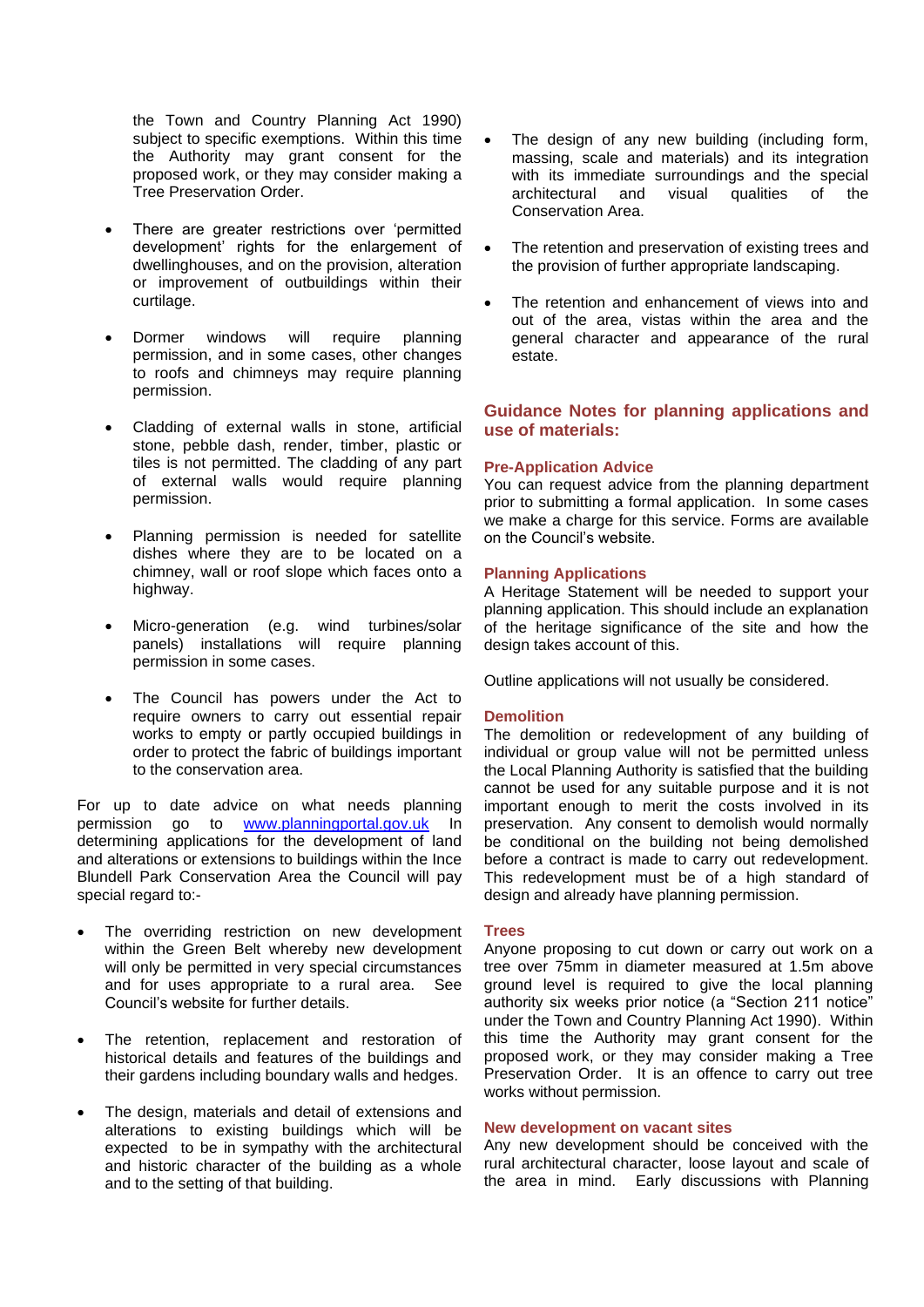Services are advised. The services of a qualified architect are strongly recommended.

## **Conversion of existing buildings**

Where planning permission to convert buildings into new uses is sought, the new use and internal layout of the building should be carefully considered. Particular attention will be paid to plan form, character of the building and its external appearance, and the layout of gardens, car parking and the position of bin stores.

Every effort should be made to minimise external alterations, such as fire escapes and new windows (including dormer windows). Where external changes are required it should be made to a non-prominent elevation. Alterations or extensions should use carefully chosen materials that match or complement that building. The services of a qualified architect are strongly recommended.

# **External alterations to existing buildings including extensions**

The following deals with some of the details of alterations and extensions to buildings.

## **Windows and Dormers**

Traditional windows and detailing need to be retained, renovated or if necessary, replaced to match the original design. Additional windows should be restricted to the non-prominent elevations and also match existing designs. Imitation leaded lights, aluminium and UPVC windows should not be used as they completely change the original character of the building. Advice should be sought from Planning Services.

New dormer windows are not generally accepted on principal elevations. Any new dormer windows should be well-proportioned and kept to non-prominent elevations and any new cladding must match roofing materials.

#### **Wall Surfaces**

Brickwork and stonework should not be painted or rendered. Areas of brickwork or stonework requiring renewal should be repaired or replaced in their original form or pattern. Brick pointing should be compatible with existing construction, which is generally flush finish. Repointing with cement slurry, bagging or bagrubbing is not acceptable. Where stonework is to be cleaned, professional advice should be sought, to prevent damage.

Brick and terracotta features such as keystones, corbels, finials and leaf designs should be retained wherever possible. 'Stone cladding' of brickwork should always be avoided again for practical as well as aesthetic reasons. If missing or damaged, stucco or plaster mouldings and similar details should be

replaced in their original form or pattern. Care should be taken to use correct mixes and finishing coats.

#### **Roofs**

Original roofing materials and existing rooflines and views should be retained. Any renewals or repairs should use reclaimed or new materials to match those on the existing roof. Care should be taken to retain roof features such as decorated ridge tiles and barge boards.

## **Chimneys**

Original chimney stacks and pots form an integral part of the design of buildings. If they become unsafe, they should be repaired or rebuilt to the original height and design, taking care to replace chimney pots, even if no longer in use.

## **Porticoes and Porches**

These features should be retained and repaired where necessary. Mineral felt or other similar roofing materials should not be used. Where new porches and porticoes are proposed they should be appropriately designed with materials that are sympathetic to the age and style of the building. Where porches are not part of the original design of the building, their addition should be avoided.

# **Satellite Dishes and Aerials**

Aerials and satellite dishes should be located as sensitively as possible and should avoid main street elevations. The use of dark grey semi-transparent dishes on the rear or sides of houses is advised as they are the least obtrusive. Advice should be sought from Planning Services.

## **Front Doors**

Original doors and door surrounds should be retained and repaired wherever possible. Replacements should be to a sympathetic design. Wooden moulded and panelled doors are likely to be the most suitable. "Georgian style" doors with imitation semi-circular fanlights and uPVC should be particularly avoided. Again, advice should be sought from Planning Services. Care should be taken to retain and repair details around openings, such as architraves, thresholds, transoms and fanlights.

#### **Boundary Walls, Fences, Gates and Gate Posts**

Original brick and stone boundary walls, including their stone copings, should be repaired or rebuilt to the original design, using reclaimed or matching materials. Boundary walls and gateposts should not be painted. Gate posts should not be painted. The street scene can be 'softened' and enhanced by the planting of boundary hedges, which has the added benefit of improving privacy. Existing gates should be repaired or replaced to the original design.